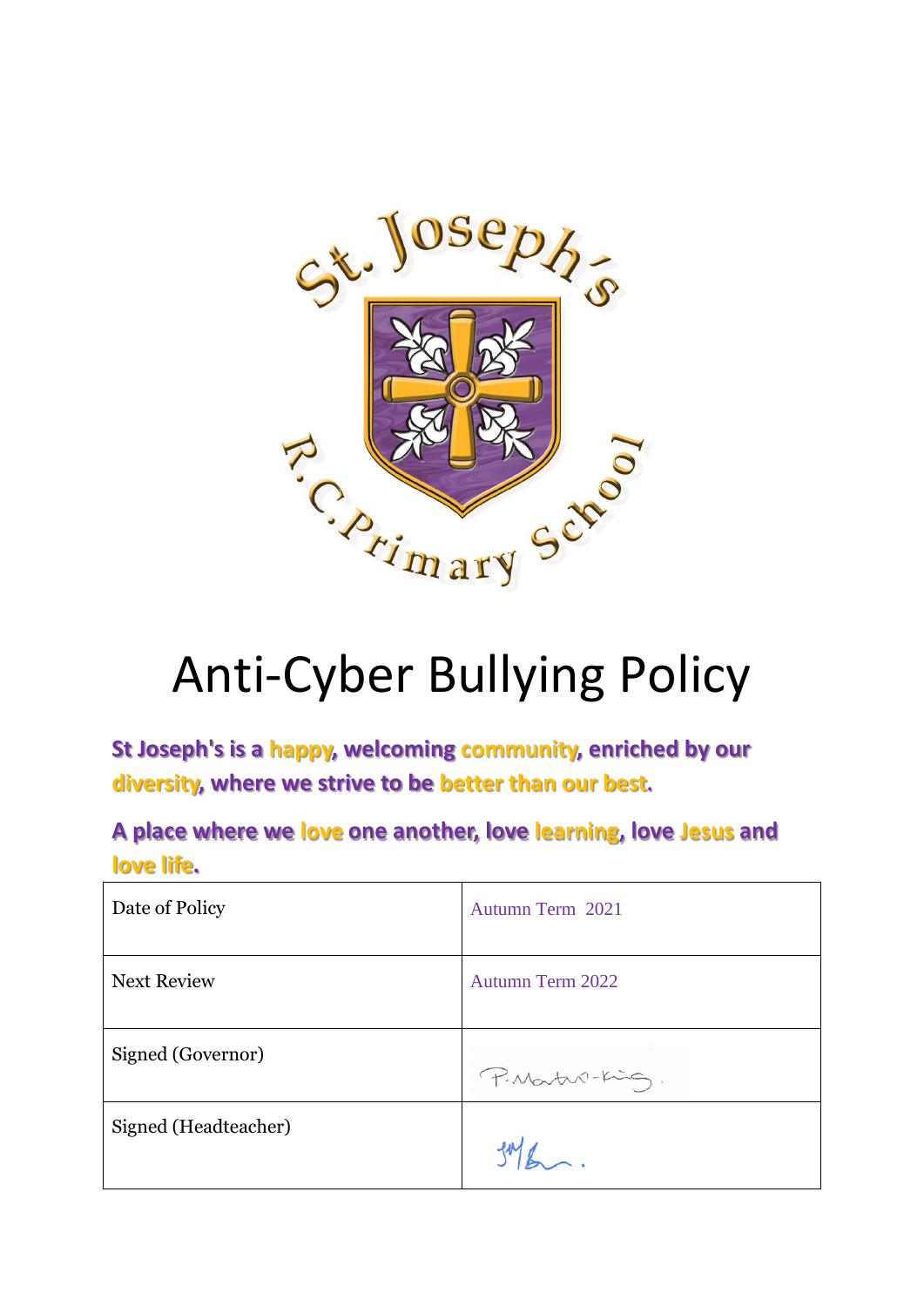The Children's and Young People plan aims to ensure that children are safe from bullying, harassment and discrimination under the Stay Safe Every Child Matters Agenda. St. Joseph's Primary School believes that all people in our community have the right to teach and learn in a supportive, caring and safe environment without fear of being bullied. We believe that every individual in school has a duty to report an incident of bullying whether it happens to themselves or to another person.

## **Aims of Policy**

- To ensure that pupils, staff and parents understand what cyber bullying is and how it can be combated.
- To ensure that practices and procedures are agreed to prevent incidents of cyber bullying.
- To ensure that reported incidents of cyber bullying are dealt with effectively and quickly.

### **What is Cyber Bullying?**

Cyber-bullying is defined by Patchin and Hinduja (2006) as, 'willful and repeated harm inflicted through the medium of electronic text.'

There are many types of cyber-bullying. Although there may be some of which we are unaware, here are the more common:

1. **Text messages** – that are threatening or cause discomfort – also included here is "Blue jacking" (the sending of anonymous text messages over short distances using "Blue tooth" wireless technology).

2. **Picture/video-clips** via mobile phone cameras – images sent to others to make the victim feel threatened or embarrassed.

3. **Mobile phone calls** – silent calls or abusive messages; or stealing the victim's phone and using it to harass others, to make them believe the victim is responsible.

4. **Emails** – threatening or bullying emails, often sent using a pseudonym or somebody else's name.

5. **Chat room bullying** – menacing or upsetting responses to children or young people when they are in web-based chat room.

6. **Instant messaging (IM)** – unpleasant messages sent while children conduct real-time conversations online using MSM (Microsoft Messenger) or Yahoo Chat – although there are others.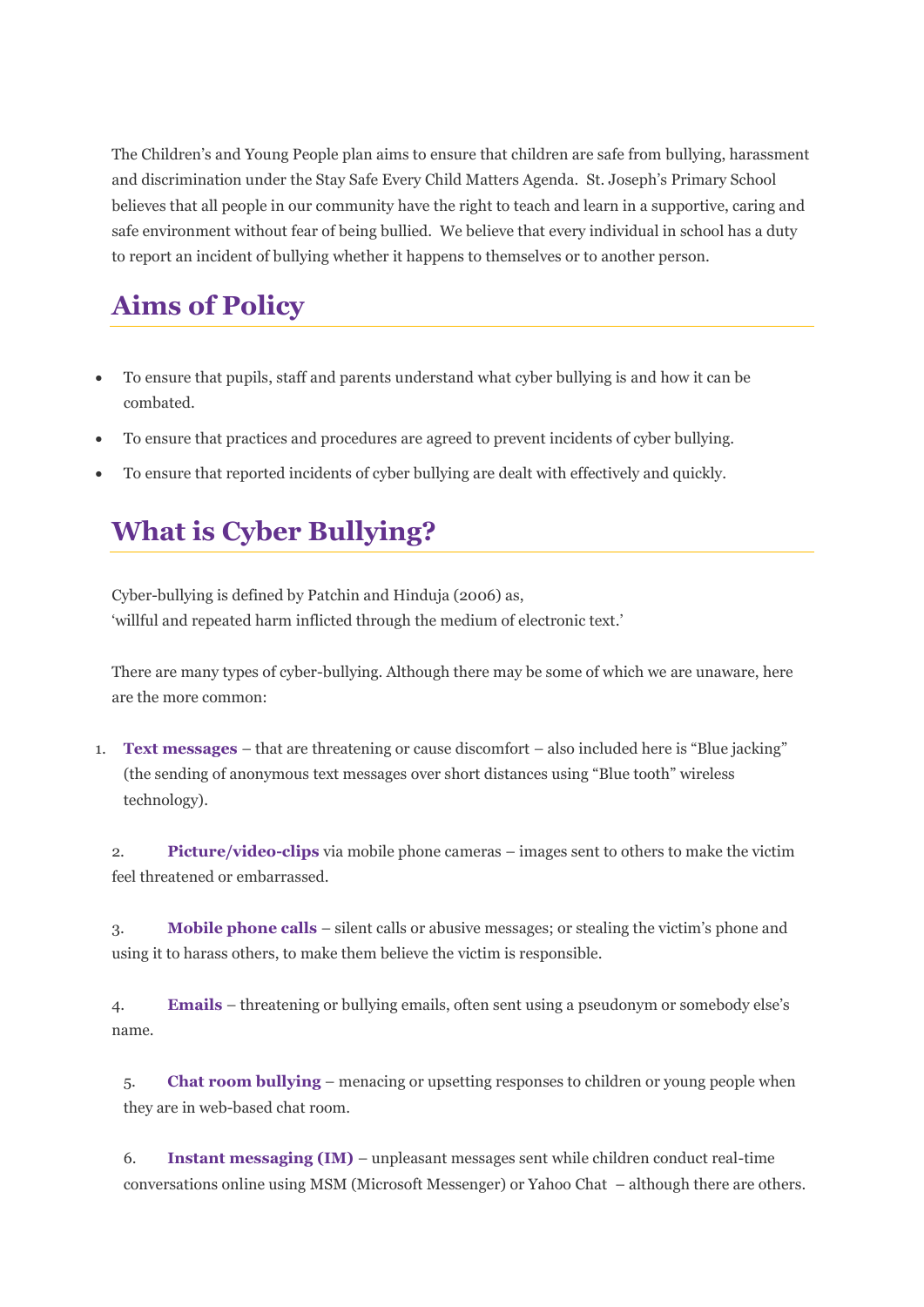7. **Bullying via websites** – use of defamatory blogs (web logs), personal websites and online personal "own web space" sites such as Bebo (which works by signing on in one's school, therefore making it easy to find a victim) and Myspace – although there are others.

At St. Joseph's Primary School, we take this bullying as seriously as all other types of bullying and, therefore, will deal with each situation individually. An episode may result in a simple verbal warning. It might result in a parental discussion. Clearly, more serious cases will result in further sanctions.

Technology allows the user to bully anonymously or from an unknown location, 24 hours a day, 7 days a week. Cyber-bullying leaves no physical scars so it is, perhaps, less evident to a parent or teacher, but it is highly intrusive and the hurt it causes can be very severe.

Young people are particularly adept at adapting to new technology, an area that can seem a closed world to adults. For example, the numerous acronyms used by young people in chat rooms and in text messages (POS – Parents Over Shoulder, TUL – Tell you Later) make is difficult for adults to recognise potential threats.

#### **At St. Joseph's Primary School, pupils are taught to:**

Understand how to use these technologies safely and know about the risks and consequences of misusing them.

Know what to do if they or someone they know are being cyber bullied.

Report any problems with cyber bullying. If they do have a problem, they can talk to the school, parents, the police, the mobile network (for phone) or the Internet Service Provider (ISP) to do something about it.

St. Joseph's Primary School has:

- 1. An Acceptable and Responsible Use of the Internet Policy that includes clear statements about ecommunications.
- 2. Information for parents on: E-communication standards and practices in schools, what to do if problems arise, what's being taught in the curriculum.
- 3. Support for parents and pupils if cyber bullying occurs by: assessing the harm caused, identifying those involved, taking steps to repair harm and to prevent recurrence.

#### **Information for Pupils**

If you are being bullied by phone or the Internet:

- Remember, bullying is never your fault. It can be stopped and it can usually be traced.
- Do not ignore the bullying. Tell someone you trust, such as a teacher or parent or call an advice line.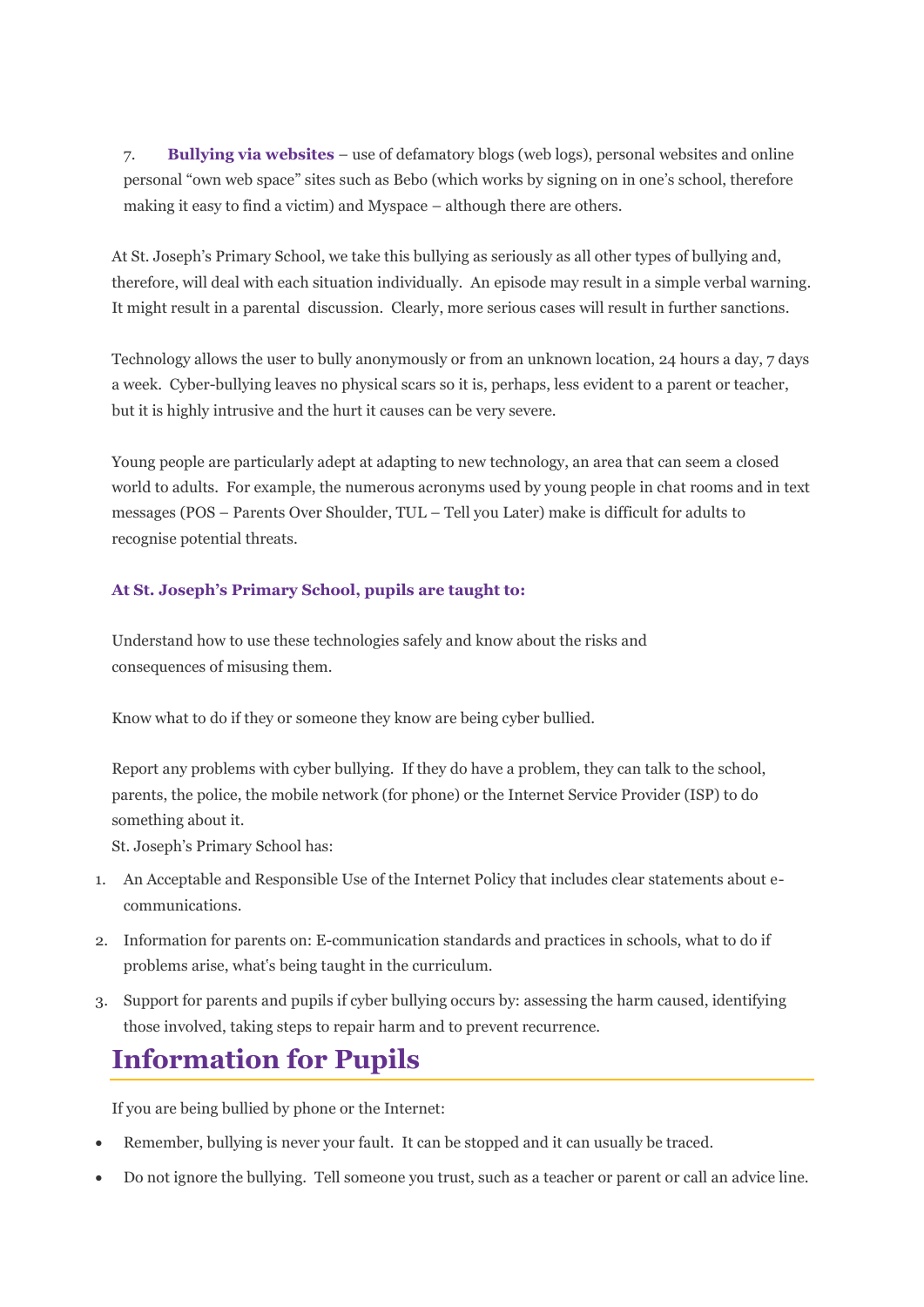- Try to keep calm. If you are frightened, try to show it as little as possible. Do not get angry, it will only make the person bullying you more likely to continue.
- Do not give out your personal details online if you are in a chat room, watch what you say about where you live, the school you go to, your email address etc. All these things can help someone who wants to harm you build up a picture about you.
- Keep and save any bullying emails, text messages or images. Then you can show them to a parent or teacher as evidence.
- If you can, make a note of the time and date bullying messages or images were sent, and note any details about the sender.

There is plenty of online advice on how to react to cyber bullying. For example, www.kidscape.org and www.wiredsafety.org have some useful tips:

# **Text/video messaging**

You can easily stop receiving text messages for a while by turning off incoming messages for a couple of days. This might stop the person texting you by making them believe you have changed your phone number.

If the bullying persists, you can change your phone number. Ask your mobile service provider about this.

Do not reply to abusive or worrying test or video messages. Your mobile service provider will have a number for you to ring or text to report phone bullying. Visit their website for details.

Do not delete messages from cyber bullies. You do not have to read them, but you should keep them as evidence.

Text harassment is a crime. If the calls are simply annoying, tell a teacher, parent or carer. If they are threatening or malicious and they persist, report them to the police, taking with you all the messages you have received.

# **Phone calls**

If you get an abusive or silent phone call, do not hang up immediately. Instead, put the phone down and walk away for a few minutes. Then hang up or turn your phone off.

Once they realise they cannot get you upset, callers usually get bored and stop bothering you.

1. Always tell someone else: a teacher, youth worker, parent, or carer. Get them to support you and monitor what is going on.

2. Do not give out personal details such as your phone number to just anyone. Never leave your phone lying around. When you answer your phone, just say 'hello', not your name. If they ask you to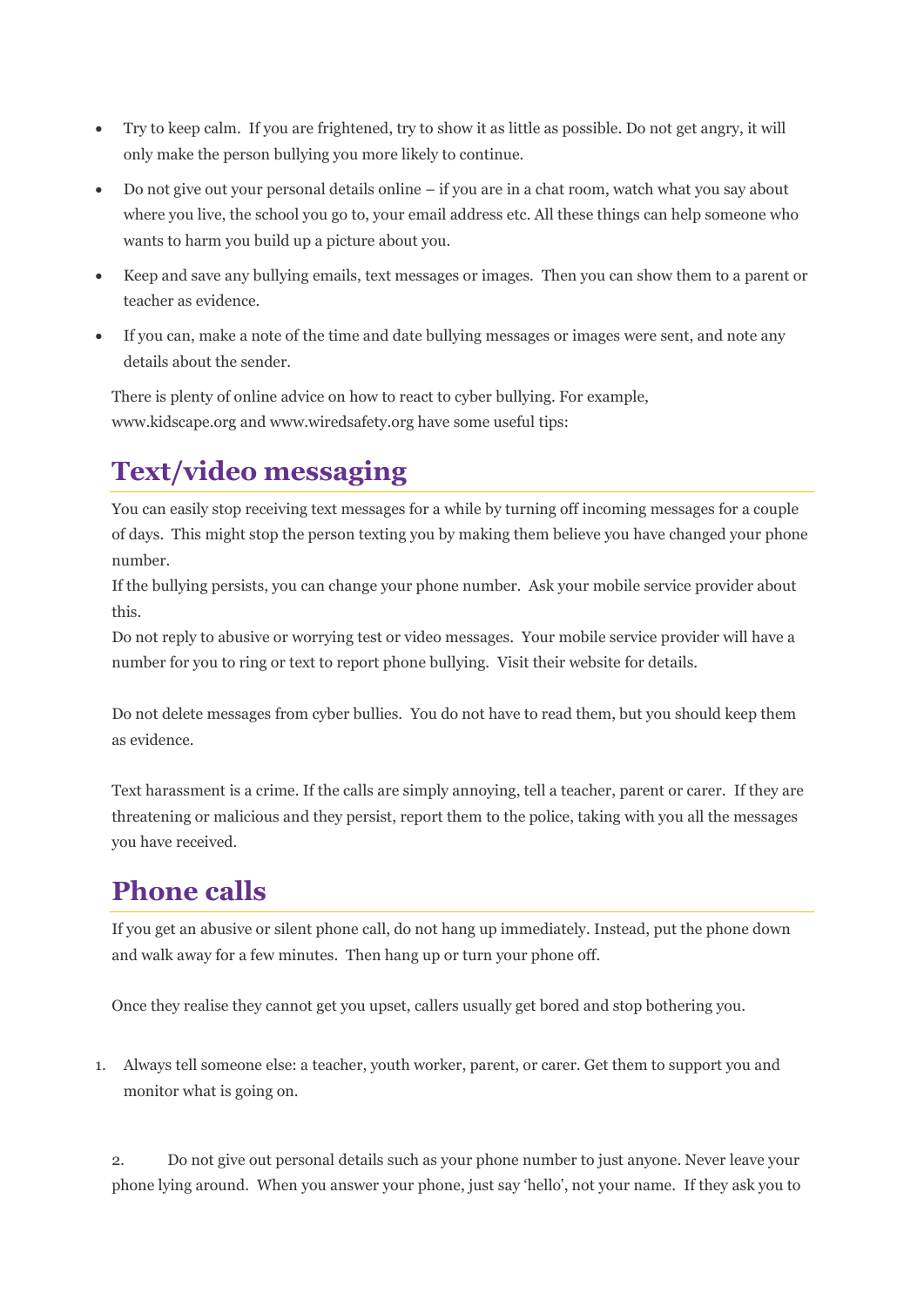confirm your phone number, ask what number they want and then tell them if they have got the right number or not. You can use your voicemail to vet your calls. A lot of mobiles display the caller's number. See if you recognise it. If you do not, let it divert to voicemail instead of answering.

3. Do not leave your name on your voicemail greeting. You could get an adult to record your greeting. Their voice might stop the caller ringing again. Almost all calls nowadays can be traced. If the problem continues, think about changing your phone number. If you receive calls that scare or trouble you, make a note of the times and dates and report them to the police. If your mobile can record calls, take the recording too.

## **Emails**

Never reply to unpleasant or unwanted emails ('flames') – the sender wants a response; so do not give them that satisfaction.

Keep the emails as evidence and tell an adult about them.

Ask an adult to contact the sender's Internet Service Provider (ISP) by writing abuse @ and then the host, e.g. [abuse@hotmail.com.](mailto:abuse@hotmail.com)

Never reply to someone you do not know, even if there is an option to 'unsubscribe'.

Replying simply confirms your email address as a real one.

# **Web bullying**

If the bullying is on a website (e.g. Bebo) tell a teacher or parent, just as you would if the bullying were face-to-face – even if you do not actually know the bully's identity.

Serious bullying should be reported to the police – for example threats of a physical or sexual nature. Your parent or teacher will help you do this.

#### **Chat rooms and instant messaging**

Never give out your name, address, phone number, school name or password on line.

Never post photographs of anyone on a website.

It is a good idea to use a nickname and do not give out photographs of yourself.

Do not accept emails or open files from people you do not know.